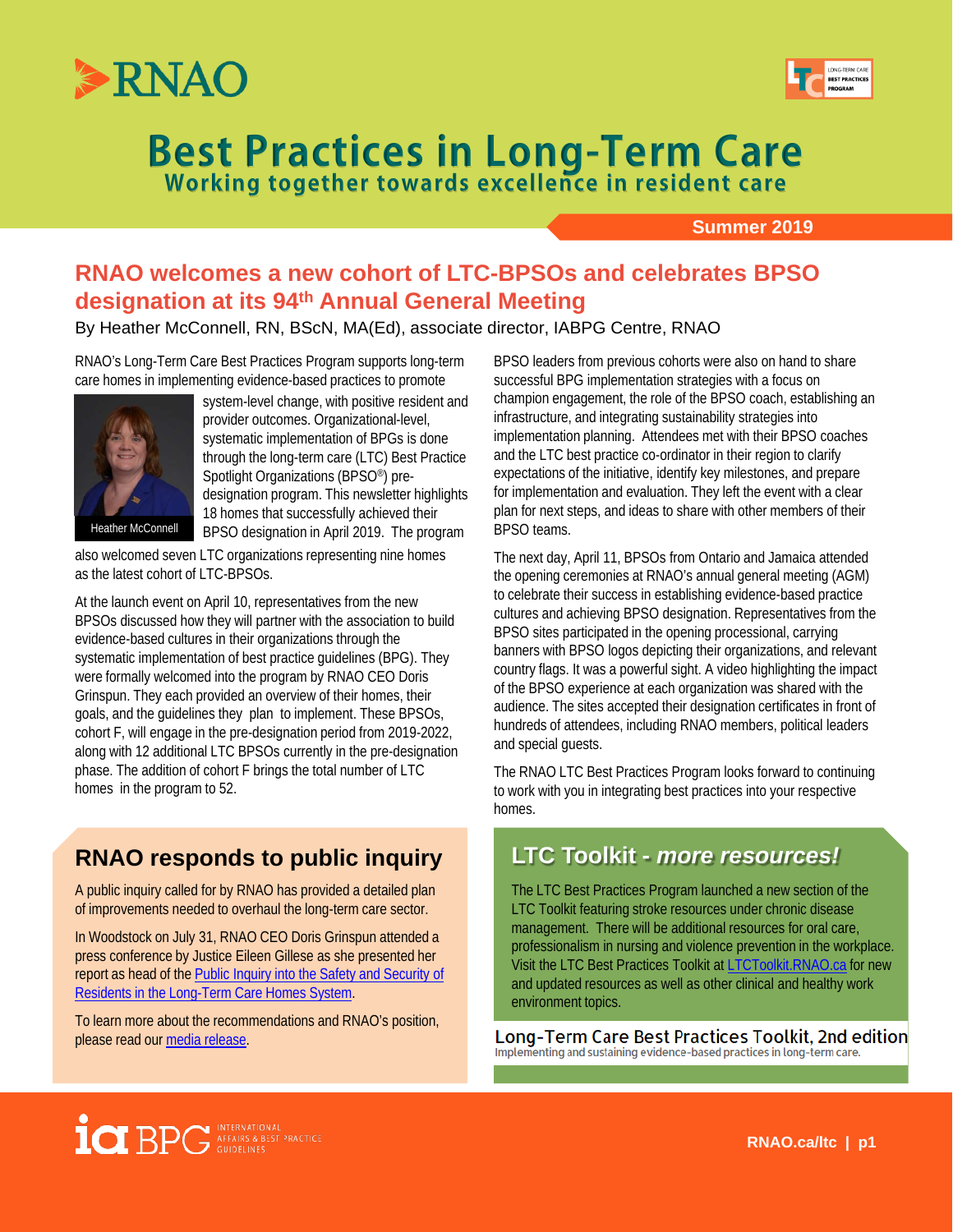# **Celebrating BPSO Designation!**

### **Grove Park Home**

**Author**: Allison Raymond, RPN, BPSO liaison, Grove Park Home

**About us:** Grove Park Home is a charitable, not-for-profit long-term care (LTC) home established in Barrie in 1968. We have officially received BPSO designation and are the first LTC Home in North Simcoe Muskoka region to receive this recognition. The home provides care for 143 residents as well as offering retirement living suites and an adult day program. Employing

Rest Guidel

Grove Park Home's BPSO team (L to R): Michelle Magill, director of care; Cally McNeice, RPN; Allison Raymond, RPN, BPSO Liaison; Karen Mills, associate director of care; and Amy Reid, RNAO BPSO coach.

over 200 qualified and caring staff, the home is also a community hub for local groups and educators.

### **BPGs implemented**:

- *Oral Health: Nursing Assessment and Interventions*
- *Person-and Family-Centred Care*
- *Prevention of Falls and Fall Injuries in the Older Adult*

**Impact**: BPSO designation means that we have successfully implemented evidence-based practice changes centred on our residents. These guidelines have helped to contribute to a healthier work environment for our staff and promote quality care for our residents. We have seen an increase in resident satisfaction that has been monitored through completion of our surveys.

**Sustainability and spread**: The home's commitment to ensuring the sustainability of the program includes continued staff education and training, frequent updates and opportunities for staff to share their ideas and give input as well as maintaining the practice changes we have done. The focus for the future is sustaining our current BPGs as well as implementing new ones.

Our commitment to care is strengthened with this new designation. This is made possible by our talented and passionate staff, resulting in the greatest benefit to the residents.

### **The Perley and Rideau Veterans' Health Centre**

**Authors**: Jen Plant, director of clinical practice, and Amber Rinfret, RPN, BPSO liaison, Perley and Rideau Veterans' Health Centre

**About us**: The Perley and Rideau Veterans' Health Centre is an innovative Seniors Village with 450 long-term care beds and 139 independent-living apartments. Veterans enjoy priority access to 250 of the long-term care beds and to the apartments. A growing number of clinical, therapeutic and recreational services are available on-site including a Sub-Acute Unit for the Frail Elderly (SAFE) and a

Perley Rideau's BPSO Team (L to R): Stephanie Kim, RNAO BPSO coach; Doris Jenkins, director of nursing; Akos Hoffer, chief executive officer; Daniela Acosta, collaborative practice leader; Jen Plant, director of clinical practice; and Mary Boutette, chief operating officer.

Specialized Behavioural Support Unit (SBSU).

#### **BPGs implemented**:

- *Assessment and Management of Pain*
- *Delirium, Dementia, and Depression in Older Adults*
- *Prevention of Falls and Fall Injuries in the Older Adult*
- *Risk Assessment and Prevention of Pressure Ulcers*

**Impact**: The BPSO journey has been instrumental in building capacity within the Perley Rideau Interprofessional team, allowing us to spread and sustain practice change while supporting life-long learning. We have trained over 120 champions who lead the work at the bedside. Additionally, we have supported six RNs to complete advanced clinical practice fellowships, enabling them to support residents, families and their peers. Having the opportunity to learn and grow at work reflects positively in our staff engagement results. Resident outcomes have also demonstrated a decrease in resident falls, improvement in resident pain, and a decrease in both pressure Injuries and worsening of pressure Injuries. Finally, the BPSO work has helped us to build a network of other long-term care homes and BPSOs committed to implementing evidence-based practice and to sharing and learning from each other.

**Sustainability and spread**: Embedding best practices into the workflow of the team is key to sustainability. By engaging champions, the team is able to maintain a strong BPSO presence facilitating a culture of evidence-based practice and quality improvement with a focus on improving the resident and family experience. Perley Rideau also has a strong accountability structure including reports to the board's Quality Of Life and Safety Committee and Leadership team. Stories and data are also shared with staff as well as residents and families through quality boards on each unit. We continue to promote BPSO work and effective communication within our social media community and our organizational newsletter, taking care to update our BPSO display board.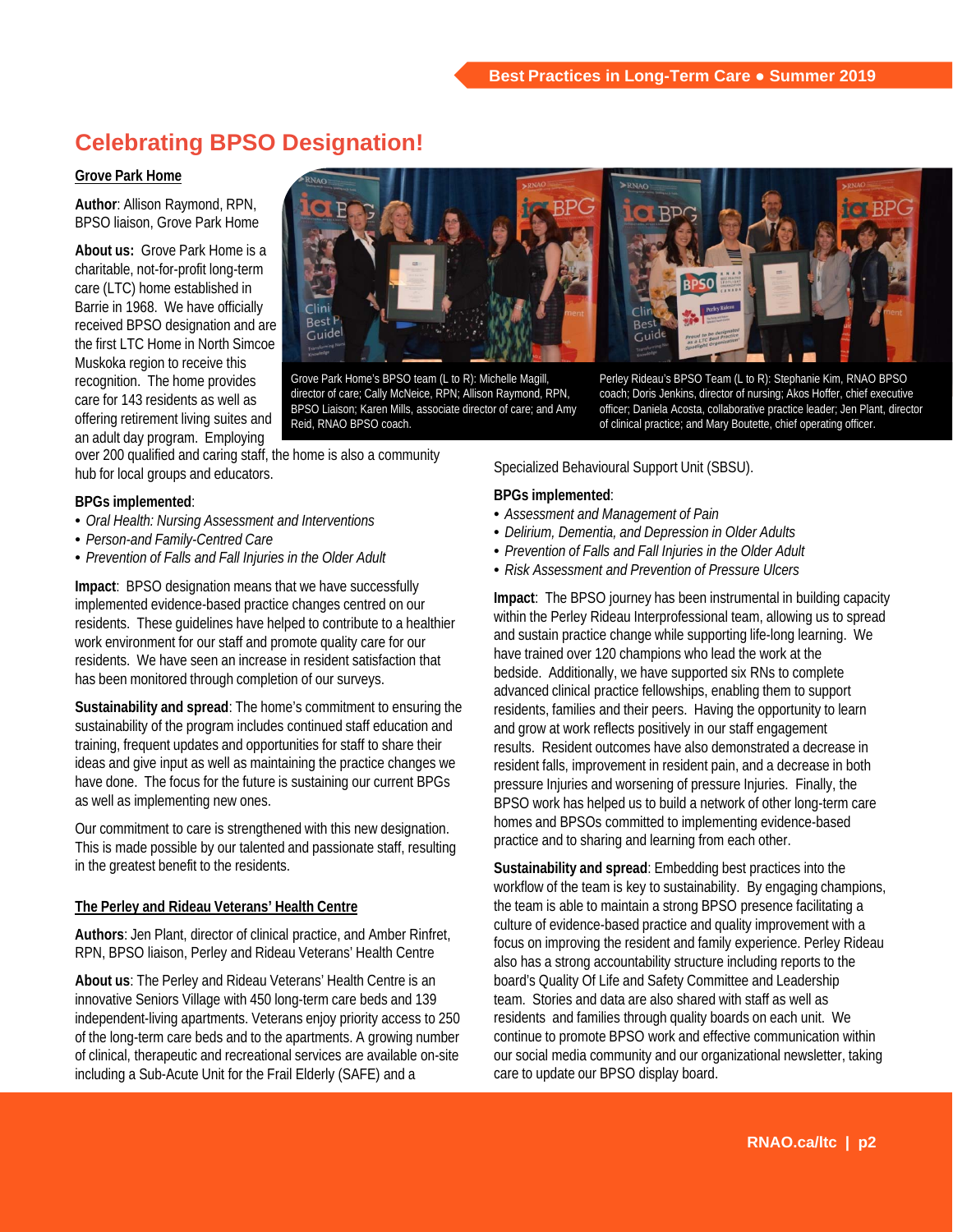

Halton Region's Betty Jean Hendricken (centre), BPSO liaison and Saima Shaikh (far right), RNAO BPSO coach, are joined by BPSO Teams from Allendale, Post Inn Village and Creek Way Village LTC Homes.

Niagara Region's BPSO Team (L to R): Deirdre Boyle, RNAO BPSO coach; Cindy Perrodou, administrator, Deer Park Villa; Gail Gill, administrator, Rapelje Lodge; and Tracey Tait, administrator, Woodlands of Sunset.

in the quality of life of residents. It has also helped build frontline staff capacity and enhanced a culture of clinical excellence.

**Sustainability and** 

**spread**: In an effort to improve resident outcomes, mechanisms are in place to ensure ongoing monitoring and evaluation as well as maintaining a culture of evidence-based practice. As an organization, our

### **The Regional Municipality of Halton**

**Author**: Betty Jean Hendricken, RN, BScN, clinical nurse specialist, BPSO liaison, Halton Region

**About us**: The Region of Halton is a vibrant and growing community with a population of more than 500,000 and four distinct communities — Burlington, Halton Hills, Milton, and Oakville — and is one of the fastest-growing regions in Ontario. Halton owns and operates three not-for-profit long-term care homes within its community:

- Allendale is a 200-bed home located in Milton. It has built a reputation for high-quality care and service for more than 50 years.
- Post Inn Village is a 228-bed home in the heart of the Oak Park community in Oakville. It opened in January 2005.
- Creek Way Village is a 144-bed home located in the Orchard Park community of Burlington. It opened in September 2005.

The "village" concept of these homes helps keep residents connected to the community, by incorporating intergenerational programming and various activities in an environment that is person-and family-centred and pet-friendly.

### **BPGs implemented**:

- *Person-and Family-Centred Care*
- *Preventing and Addressing Abuse and Neglect of Older Adults*
- *Preventing Falls and Reducing Injury from Falls* (Post Inn Village)

In our initial BPSO designation period, we plan to spread the fourth edition of *Preventing Falls and Reducing Injury from Falls*  to our other two homes and implement the *Developing and Sustaining Nursing Leadership* best practice guideline.

**Impact**: The impact of BPSO work and the integration of evidence-based practice has resulted in an overall improvement commitment to sustainability is evidenced by embedding best practice changes in our policies and procedures, staff orientation, and ongoing education, as well as maintaining our pool of champions by planning for staff turnover and committing to ongoing engagement and education with our champions.

### **The Regional Municipality of Niagara** — **Seniors Homes**

**Author**: Tracey Tait, RN, BA, GNC(C), administrator, BPSO liaison, Niagara Region

**About us**: Serving 958 residents, the Region of Niagara currently has eight homes providing services to the community: Deer Park Villa, Meadows of Dorchester, Rapelje Lodge, Woodlands of Sunset, Linhaven, Gilmore Lodge, Upper Canada Lodge, and Northland Pointe. The homes range in size from 39 to 248 residents, employing more than 1,000 frontline staff, and offering a variety of programs, depending upon location, including the T. Roy Adams Centre for Dementia Care and a Convalescent Care unit.

#### **BPGs implemented**:

- *Assessment and Management of Pain*
- *Assessment and Management of Pressure Injuries for the Interprofessional Team*
- *Developing and Sustaining Nursing Leadership*
- *Person-and Family-Centred Care*
- *Preventing and Addressing Abuse and Neglect of Older Adults*

**Impact**: Working across an eight home organization, with consistency in care delivery as a goal, can be a challenge. Over the years, the seniors department has ensured that policy and procedures are consistent and that standard operating procedures have been developed to guide staff and leaders. Through the combined focus of this BPSO initiative and accreditation, we were able to implement the resident-centred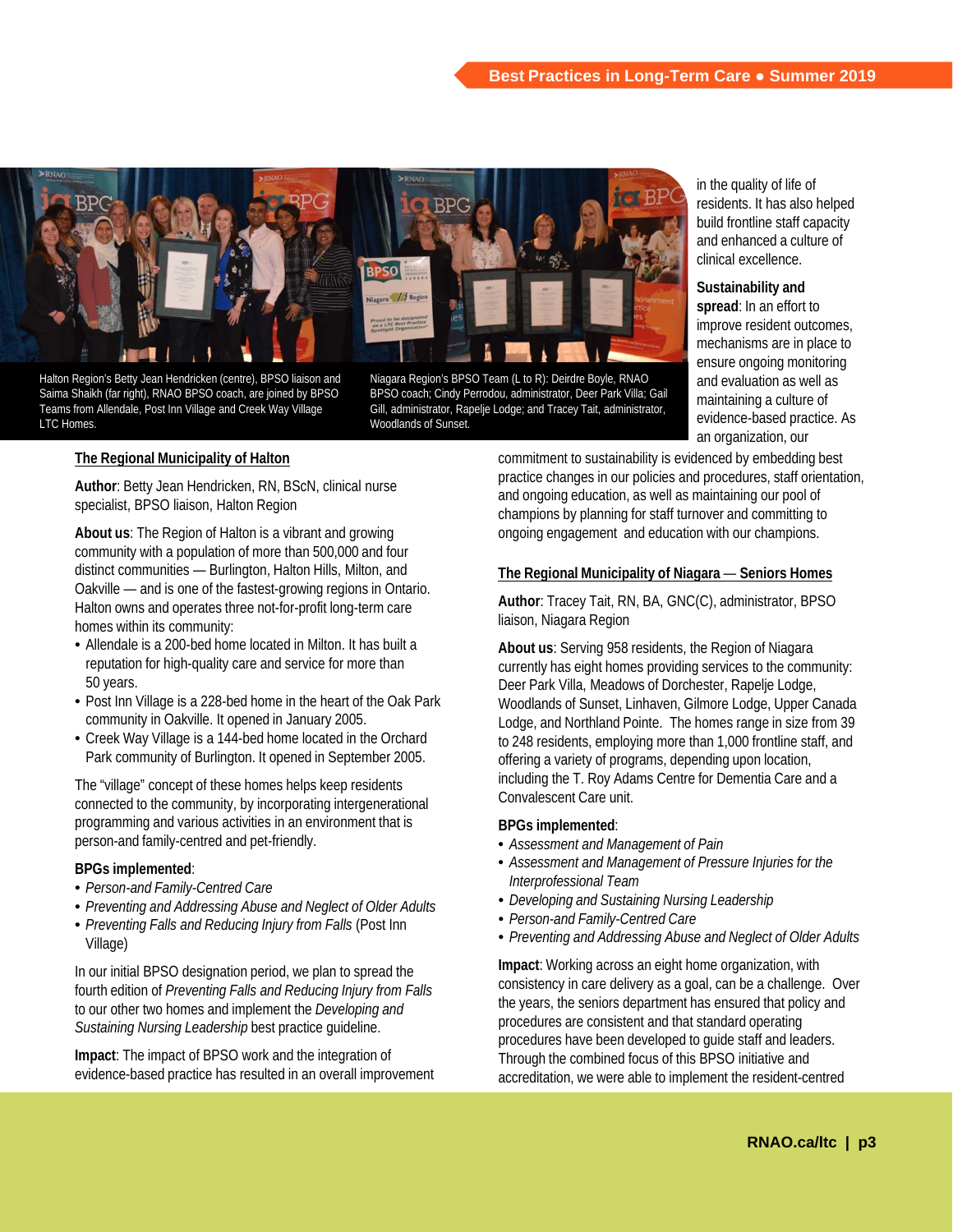philosophy of "nothing about me without me". This has impacted our organization's culture of service delivery whereby our daily business, from problem-solving on the floor, to senior leadership decision-making, has the resident's best interest at heart . We hope that through this shift in thinking and doing, we can transform our homes into homes of excellence.

**Sustainability and spread**: The key to our success right from the beginning was to focus on our end goal: to have sustainable change and consistency across the homes. Through creating and implementing change based upon gaps identified by frontline staff and embedding the change in our documentation system and our policies, we have ensured that once designated, best practices are fully integrated and non-optional. Moving forward, we are excited to join with the public health BPSO at the region, for further collaboration and sharing.



Tilbury Manor's BPSO Team (L to R): Bev Faubert, RNAO BPSO coach; Deborah Roberts, RN; Amy Cooper, RPN; Colette Berg, RN; and Sara Ryan, director of care.

### **Tilbury Manor**

**Author**: Sara Ryan, RN, director of care, Tilbury Manor

**About us**: Tilbury Manor is located in the heart of Tilbury, Ontario on the border between Essex County and Chatham-Kent. With the ability to accommodate 75 residents, our goal is to promote wellness, dignity and choice through our life enrichment, physio and restorative programs. Tilbury Manor was recently recognized by RNAO as a designated Best Practice Spotlight Organization, the first home to achieve this designation in the Erie St. Clair region.

### **BPGs implemented**:

- *Assessment and Management of Foot Ulcers for People with Diabetes*
- *Assessment and Management of Pain*
- *Assessment and Management of Pressure Injuries for the Interprofessional Team*
- *Assessment and Management of Venous Leg Ulcers*
- *Delirium, Dementia and Depression in Older Adults*
- *End-of-Life Care During the Last Days and Hours*
- *Oral Health: Nursing Assessment and Interventions*
- *Person-and Family-Centred Care*
- *Preventing Falls and Reducing Injury from Falls*
- *Prevention of Constipation in the Older Adult Population*
- *Promoting Continence Using Prompted Voiding*
- *Promoting Safety: Alternative Approaches to Use of Restraints*
- *Risk Assessment and Prevention of Pressure Ulcers*
- Several healthy work environment quidelines

**Impact**: All Quality Indicators have improved since implementation of BPGs. The following summarizes the quantitative impact:

- Antipsychotic usage from 28.0 Currently 0.0
- Falls from 18.0 Currently 11.0
- Has Pain from 9.0 Currently 1.0
- Worsened Pain from 22.0 Currently 4.0
- Has Stage 2-4 pressure injuries from 11.5.0 Currently 7.0
- New Stage 2-4 pressure injuries from 9.0 Currently 2.0
- Worsened Stage 2-4 pressure injuries from 8.0 Currently 2.0
- Physical Restraint Use from 21.0 Currently 0.0

In addition to these amazing quality indicator results, Tilbury Manor has also seen many qualitative indicators improve such as:

- Improved documentation and date collection
- Increased nursing knowledge, skill and confidence
- Improved skills in conflict management and problem solving
- Empowered front line staff leaders
- Improved morale and teamwork
- Improved resident and family satisfaction

**Sustainability and spread**: Tilbury Manor currently has six champion teams that are comprised of interdisciplinary team members. Each champion team is lead by a registered staff member and a PSW. All champion teams follow the same timeline for annual guideline review and creation of new goals and action plans to ensure we are always using current evidence-based practices. All teams keep binders with champion team activities up to date to assist with sustainability.

### **William A. "Bill" George Extended Care Facility**

**Authors**: Cynthia Dwyer, BN, RN, administrator, and Andrea McWatters, RPN, team leader, William A. "Bill" George Extended Care Facility

**About us**: The William A. "Bill" George Extended Care Facility is a 20-bed long-term care home operated by Sioux Lookout Meno Ya Win Health Care Centre. Residents receive coordinated care by a multi-disciplinary team that includes physicians, nurses, PSWs, a dietician, physiotherapists, an occupational therapist, a speech/language pathologist, and activation staff.

Many residents are Indigenous. The home's goal is to respect and recognize cultural and language diversity through the integration of traditional and modern health-care practices. We believe that resident and family-centred care should include a restorative approach focusing on dignity and respect.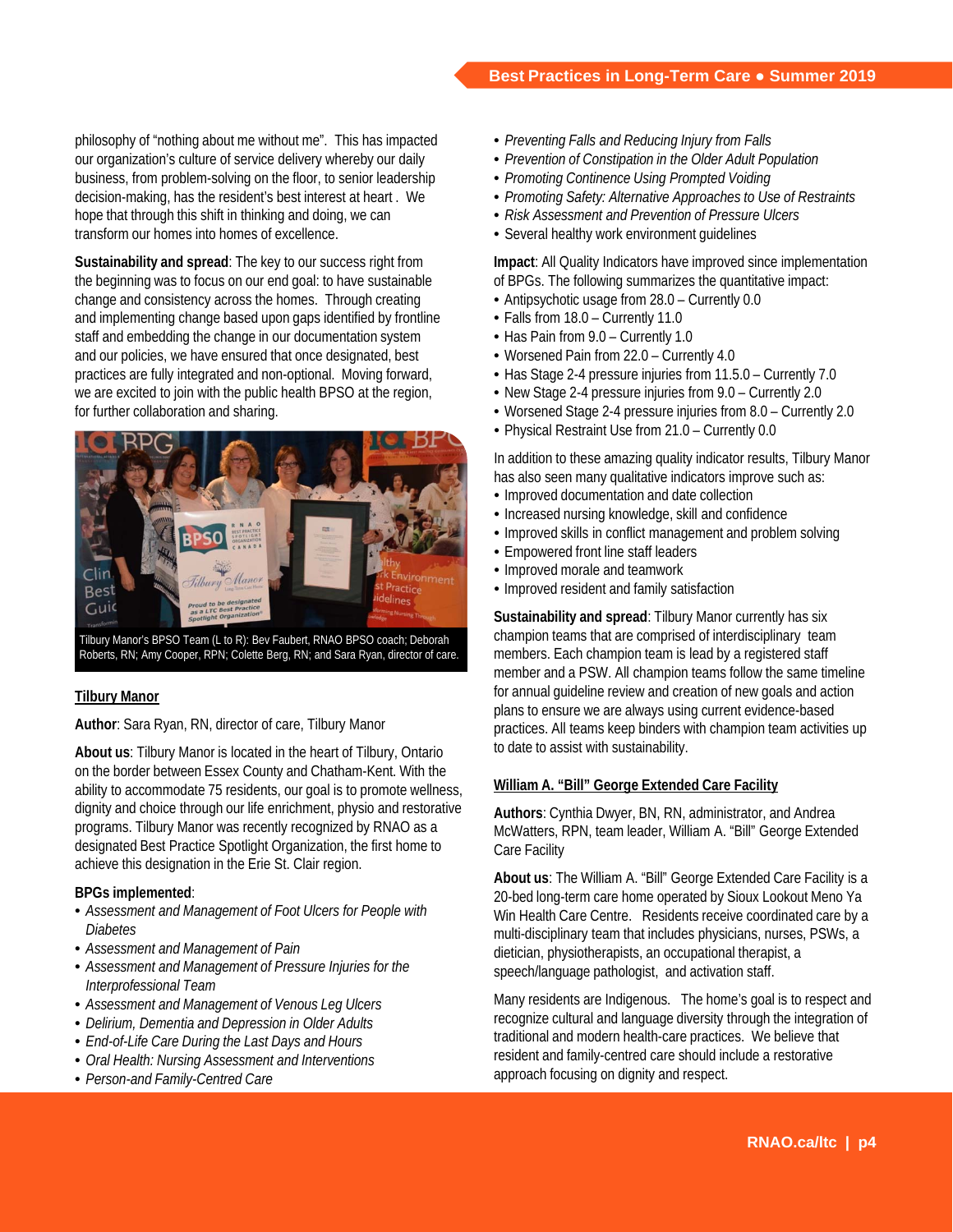

Bill George's BPSO Team (L to R): Heather Woodbeck, RNAO BPSO coach; Heather Lee, chief executive officer; Andrea McWatters, RPN; and Michelle Varey, RAI co-ordinator.

### **BPGs implemented**:

- *Assessment and Management of Pain*
- *Assessment and Management of Pressure Injuries for the Interprofessional Team*
- *Oral Health: Nursing Assessment and Intervention*
- *Prevention of Falls and Fall Injuries in Older Adult*
- *Promoting Continence Using Prompted Voiding*

**Impact**: Since becoming a BPSO, we have increased our champions to 35 per cent of staff. We have experienced improved resident outcomes which include:

- 80 per cent increase of residents on a prompted voiding plan who had experienced incontinence and were at a greater risk of skin breakdown.
- 65 per cent decrease in the percentage of residents experiencing a fall between 2016 to end of 2018.

**Sustainability and spread**: We have built BPG recommendations into our policies, care plans, procedures and assessment tools. We have increased staff education related to falls and resident restraints with 100 per cent staff completion. Our BPG champions are working with our hospital to assist staff to implement several BPGs on the nursing floor.

Moving forward we have conducted a gap analysis related to *Person-and Family-Centred Care* and we have begun to implement this guideline into resident care. Our goal is to implement two more BPGs over the next two years: *End-of-Life Care During the Last Days and Hours* and *Intra-professional Collaborative Practice among Nurses*, a healthy work environment guideline.

### **Woodingford Lodge – Ingersoll, Woodingford Lodge – Tillsonburg, Woodingford Lodge – Woodstock**

**Author**: Judy Esseltine, RPN, project nurse, Woodingford Lodge – **Woodstock** 

**About us**: Woodingford Lodge is a municipally owned and operated 'trio' of long-term care homes serving 228 residents across three



Woodingford Lodge's Judy Esseltine (front row, centre), BPSO liaison and Sue Sweeney (back row, left), RNAO BPSO coach, are joined by BPSO Teams from Woodstock, Ingersoll and Tillsonburg LTC Homes.

locations in Oxford County in Southwestern Ontario: Woodstock-160, Ingersoll and Tillsonburg- 34 residents in each. We employ approximately 220 full and part-time nursing staff consisting of RNs, RPNs, and PSWs. It has been exciting to enhance the care in our homes through best practices.

### **BPGs implemented**:

- *Assessment and Management of Pain*
- *Person and Family-Centered Care* (PFCC)
- *Preventing and Addressing Abuse and Neglect of Older Adults*

**Impact**: We have engaged more that 20 per cent of our staff across all three sites to become best practice champions. Our residents have commented on our success with implementing PFCC, which has been invaluable in enhancing therapeutic relationships throughout the homes.

- Through implementing *Addressing Abuse and Neglect in the Older Adult* BPG, an opportunity arose to produce a video which highlights the obligation to report abuse and neglect. The video can be viewed at [https://rnao.ca/bpg/initiatives/reporting-suspected-abuse-and](https://rnao.ca/bpg/initiatives/reporting-suspected-abuse-and-neglect-whistle-blowing-protection-video)[neglect-whistle-blowing-protection-video.](https://rnao.ca/bpg/initiatives/reporting-suspected-abuse-and-neglect-whistle-blowing-protection-video)
- *Assessment and Management of Pain* BPG The implementation of this guideline has empowered our frontline staff to take an active role in the comfort status of our residents. We have seen positive results in the management of pain in all three homes.
- An evaluation tool was created for both residents and staff to complete every six months. A six-month follow-up showed 88 per cent of residents answered favorably to the question: "Do staff address you by your preferred name? This was a 12 per cent increase from the initial report card.

**Sustainability and spread**: Based on feedback from our champions, we will be considering two BPGs in the coming months.

- *End-of-Life Care During the Last Days and Hours*
- *Oral Health: Nursing Assessment and Interventions*

We look forward to adding to our team of champions so they can continue to act as change agents in the implementation of BPGs, enhancing our residents' lives through best practices.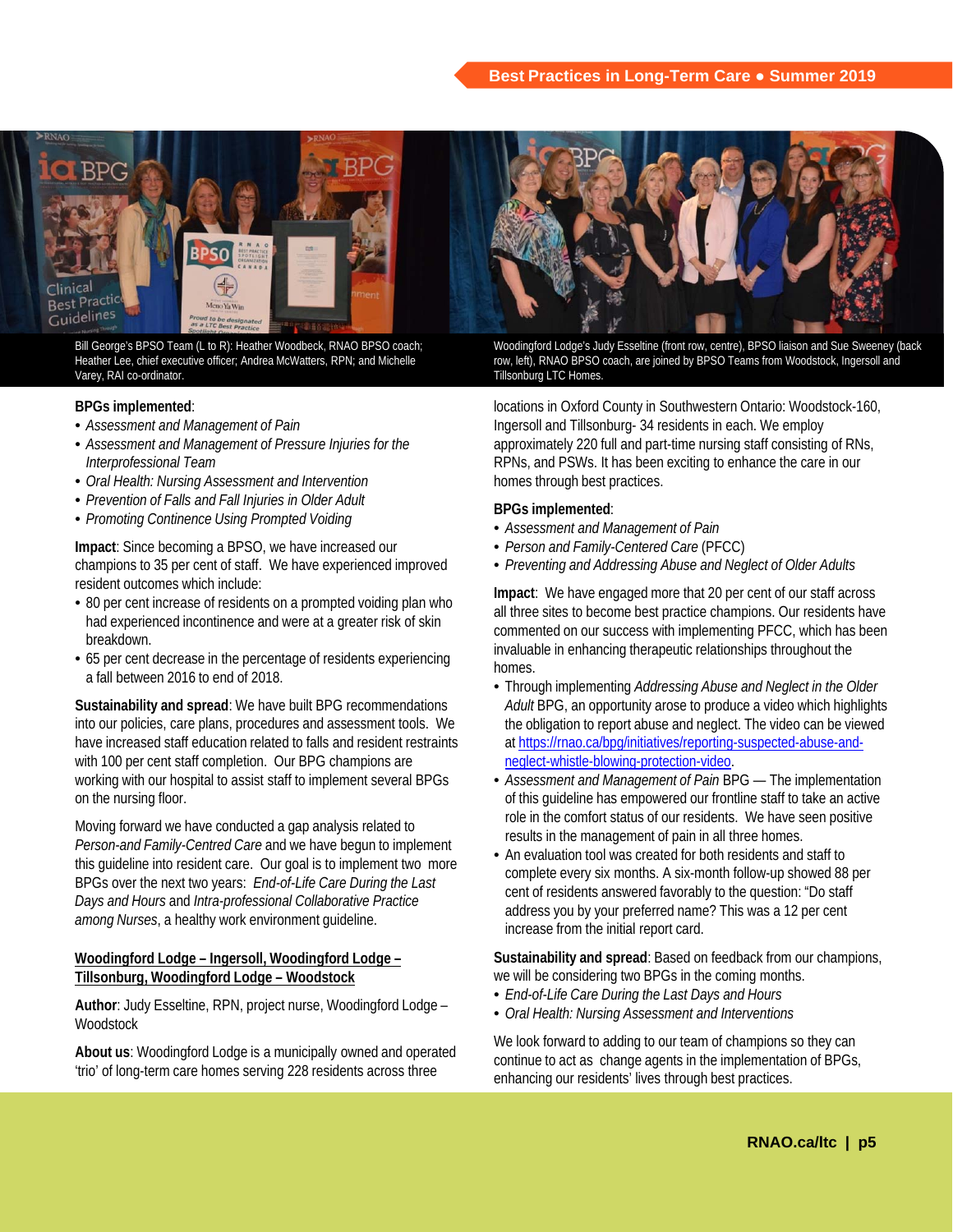### **Welcome to the newest LTC-BPSOs for 2019-2022!**



CAMA Woodlands' BPSO Team (L to R): Aida Jazavac, director of care; Pat Cervoni, administrator; Janice Porchina, RAI co-ordinator; and Saima Shaikh, RNAO BPSO coach.

### **CAMA Woodlands**

**About us**: CAMA stands for Christian and Missionary Alliance. CAMA Woodlands is owned and operated by the Central District of the Christian and Missionary Alliance Church in Canada. We are a faith-based home, which serves our multi-cultural and multi-faith resident population.

Our focus reflects our core values and quality, compassionate resident care is a priority. We do this by adopting a holistic approach incorporating all aspects of a wellness delivery service. Community partners play an integral role in supporting CAMA Woodlands.

Our 128 bed, non-smoking charitable home is completely secure with a safe front garden, backyard gazebo and wandering path. We strive for excellence through meeting and surpassing Ministry of Health Standards and Guidelines having four resident home areas . We have approximately 180 staff including RNs, RPNs, PSWs, allied health professionals, housekeeping, dietary, maintenance and administration staff.

### **BPGs selected for implementation**:

- *Delirium, Dementia, and Depression in Older Adults*
- *Person-and Family-Centred Care*
- *Preventing Falls and Reducing Injury from Falls*

**LTC-BPSO liaison**: Geetha Punnathiraya, RN

**Overall Goal for LTC-BPSO**: We are always striving to improve our service delivery and be in line with evidence-based practices. As such, becoming a LTC-BPSO provides a road map for exactly that and is aligned with our current focus and efforts in providing excellent care by meeting and exceeding ministry standards.

### **County of Elgin Homes and Seniors Services**

**About us**: County of Elgin homes consist of three municipal, nonprofit homes located in picturesque, relaxed country settings.

Elgin County's BPSO Team (L to R): Terri Benwell, administrator, Bobier Villa and Elgin Manor, BPSO liaison; Michele Harris, director of homes and seniors services; Trang Pham, manager of resident care; Sue Sweeney, RNAO BPSO coach; and, Lisa Penner, administrator, Terrace Lodge.

Bobier Villa, "The Little Home with a Lot of Heart", a 57-bed home located in Dutton, ON with 80 staff. Elgin Manor, "The Home Where the Heart Is", a 90-bed home located in St. Thomas, ON with 95 staff. Terrace Lodge, "The Heart of Caring and Sharing", is a 100 bed home located in Aylmer, ON with 115 staff.

Our homes also provide services including Meals on Wheels, Adult Day Program, Stroke Program and Diners Club. We were a host agency for an RNAO LTC best practice coordinator; launched a plan of treatment for a CPR project, which progressed to a Health Quality Ontario project for early identification of palliative and end of life care. We were one of the first homes in Canada to introduce "Paro" the robotic seal for residents with responsive behaviours. Finally, we received an award from Health Achieve for Innovations in Health Human Resources for our coaches for new employees program.

### **BPGs selected for implementation**:

- *Preventing Falls and Reducing Injuries from Falls*
- *Promoting Safety: Alternatives to the Use of Restraints*
- *Risk Assessment and Prevention of Pressure Ulcers*

**LTC-BPSO liaison**: Terri Benwell, administrator, Bobier Villa and Elgin Manor.

**Overall Goal for LTC-BPSO**: Our goal in becoming a BPSO is to enhance quality of life for residents and families through the implementation of the evidence-based best practice guidelines. By implementing BPGs, Elgin County Homes will improve resident and staff satisfaction, thereby becoming "the home where residents want to live and, the home where staff want to work".

### **Hampton Terrace Care Centre**

**About us**: Unger Nursing Homes Ltd. is a multi-site organization with two LTC homes: Hampton Terrace Care Centre located in Burlington and Tufford Nursing Home located in St. Catharines. Built in 2001, Hampton Terrace is a luxurious, one-floor home with a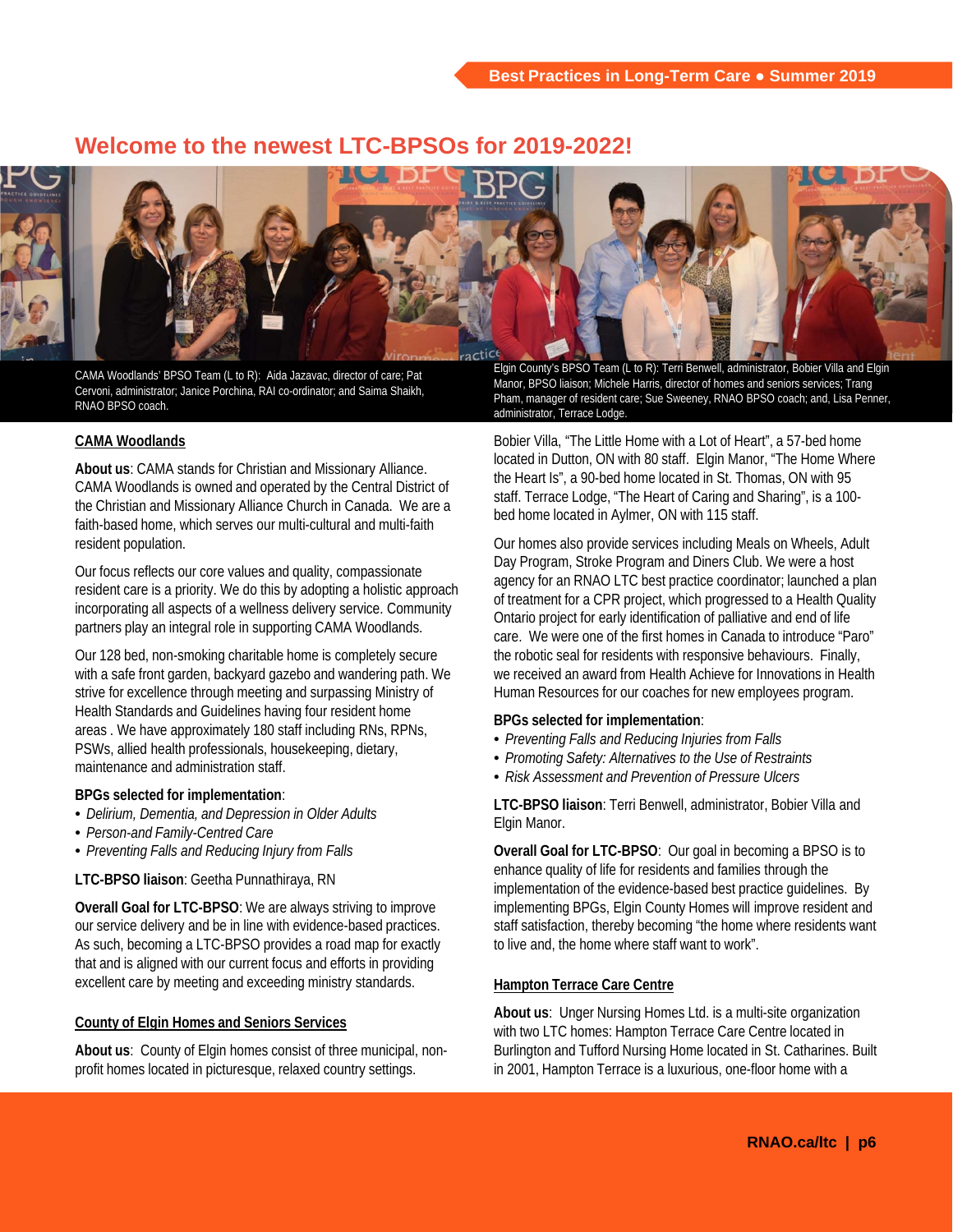grand entrance, stained glass ceilings, skylights and traditionally decorated dining and other common areas to provide care and services to 101 residents. Tufford is comprised of 64 residents and 60 staff. Currently, Tufford is in redevelopment to become The Westhills Care Centre, a three-story building with two inner courtyards, which will serve as a new home for the 64 residents at Tufford Nursing Home, with an additional 96 beds.

Hampton Terrace received accredited status with exemplary standing under Accreditation Canada's Qmentum program. Both homes meet all required organization practices and achieved a 97 per cent overall compliance with Accreditation Canada standards.

### **BPGs selected for implementation**:

- *Person-and Family-Centred Care*
- *Preventing Falls and Reducing Injury from Falls*
- *Promoting Safety: Alternative Approaches to Use of Restraints*

**LTC-BPSO liaison**: Kristyn Charbonneau, clinical manager

**Overall Goal for LTC-BPSO**: The overall goal of our home, through the implementation of BPGs, is to promote communications with residents, family, community partners and staff to promote education and engagement. With improved communication and empowerment of residents, family and staff, we aim to create a warm, welcoming environment that can provide care, privacy and comfort in a safe and secure environment.

### **Iroquois Lodge**

**About us**: Iroquois Lodge is a non-profit Indigenous Long-Term Care Home located in the heart of Six Nations, Ontario. We strive to provide quality care and a home which harmonizes our traditional Haudenosaunee (Iroquois) culture with best practices in clinical care. It was established over 30 years ago for our elders so they can stay in their community as they age. Our vision at Iroquois Lodge is to provide an environment, which promotes and maintains our residents' way of life within the Haudenosaunee culture, traditions, and spirituality, while providing individualized, optimal care.

Our nursing staff consists of eight registered nurses, seven registered practical nurses, and 22 personal support workers. They provide care to 70 residents.

The governance model we operate under is unique compared to other LTC homes. Iroquois Lodge is managed by the administrator/ director of care, but is owned and operated by Six Nations of the Grand River Health Services, a department under the direction of Six Nations Elected Council. Individual freedom and family connections are two key cultural values to the Haudenosaunee people, which is why we are choosing to implement RNAO's *Person-and Family-Centred Care* BPG. Implementing this guideline also supports Six Nations Health Services value of culture as foundation when providing services to our Haudenosaunee community members.

### **BPGs selected for implementation**:

- *Assessment and Management of Pain*
- *Person-and Family-Centred Care*
- *Preventing Falls and Reducing Injury from Falls*

### **LTC-BPSO liaison**: Marie Ibbotson, RN, nurse educator

**Overall Goal for LTC-BPSO**: Being one of the few Indigenous LTC homes in the province, we hope to be the first designated Indigenous LTC-BPSO. We would like to act as a leader for other Indigenous communities and spread our knowledge and our experience, and to teach the value of implementing culture-based best practice guidelines in long-term care. We would like to inspire other communities to establish their own long-term care facilities so their elders can stay at home and receive culturally-based care. With the support of the RNAO, Six Nations Health Services and our community, we are well-positioned to be at the fore-front of best practice guideline implementation in Indigenous communities.

### **Maple View Lodge**

**About us**: Maple View Lodge is a rural home in Athens Township, North West of Brockville, Ontario. This municipal home is owned and operated by the United Counties of Leeds and Grenville. The



Hampton Terrace's BPSO Team (L to R): Saima Shaikh, RNAO BPSO coach; Tracey Spencer, director of nursing; Karen Verhaeghe, administrator; Kristyn Charbonneau, clinical manager/BPSO liaison; and Krista Halasz, CQI-C.

Iroquois Lodge's BPSO Team (L to R): Deirdre Boyle, RNAO BPSO coach; Barbara Silversmith, environmental service provider; Sonja Martin, personal support worker; and Holly Cowan, portfolio lead.



**RNAO's Long-Term Care Best Practices Program Newsletter**  Editors: Heather McConnell and Marion Zych. Newsletter designed by Citlali Singh. Please send comments/inquiries by email to [LTCBPP@RNAO.ca](mailto:LTCBPP@RNAO.ca).